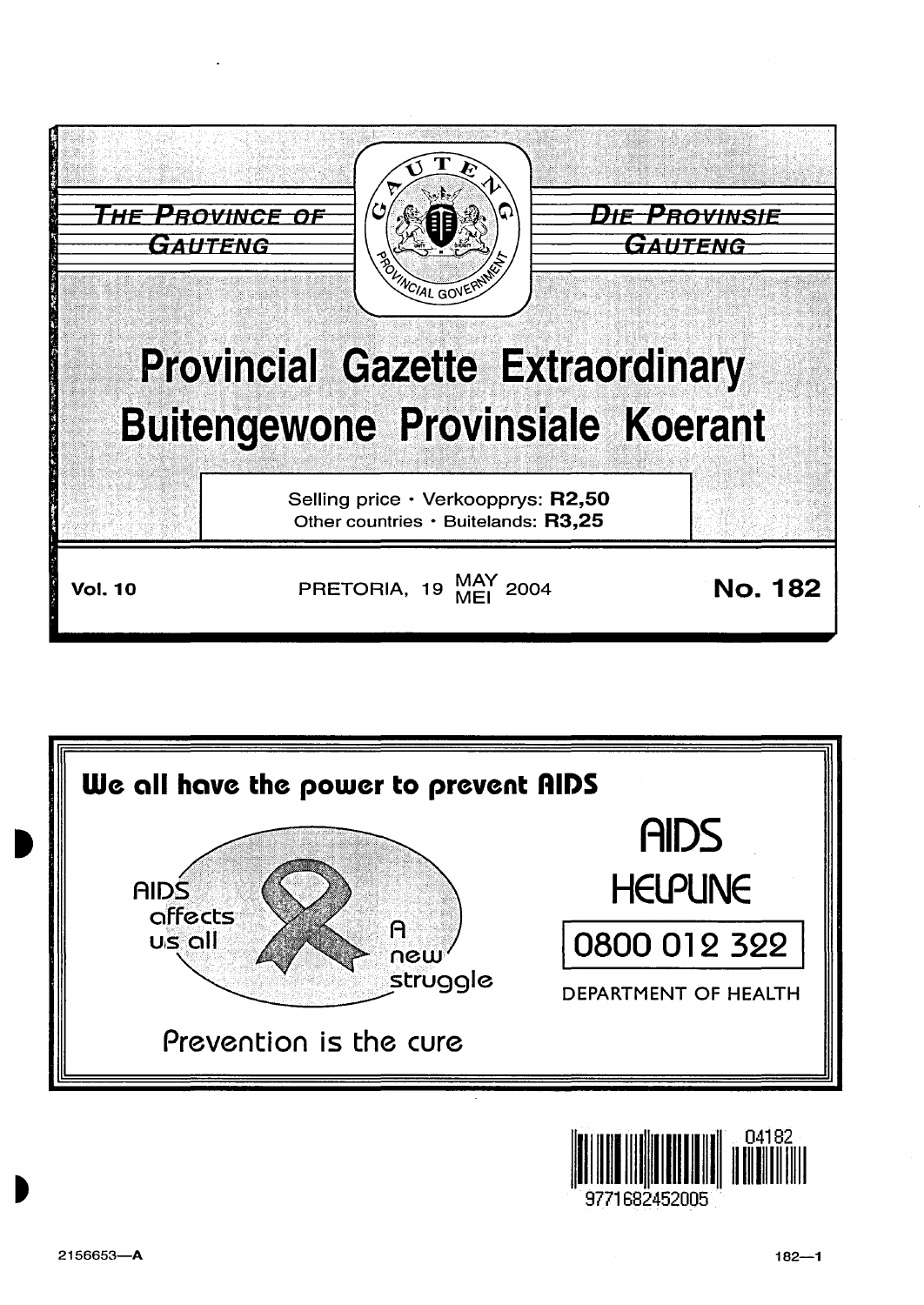$\blacksquare$ 

ı

|     | <b>CONTENTS • INHOUD</b>                                                                                       |             |                |
|-----|----------------------------------------------------------------------------------------------------------------|-------------|----------------|
| No. |                                                                                                                | Page<br>No. | Gazette<br>No. |
|     | <b>LOCAL AUTHORITY NOTICES</b>                                                                                 |             |                |
| 838 | Town-planning and Townships Ordinance (15/1986): City of Tshwane Metropolitan Municipality: Pretoria Amendment | з           | 182            |
| 839 |                                                                                                                |             | 182            |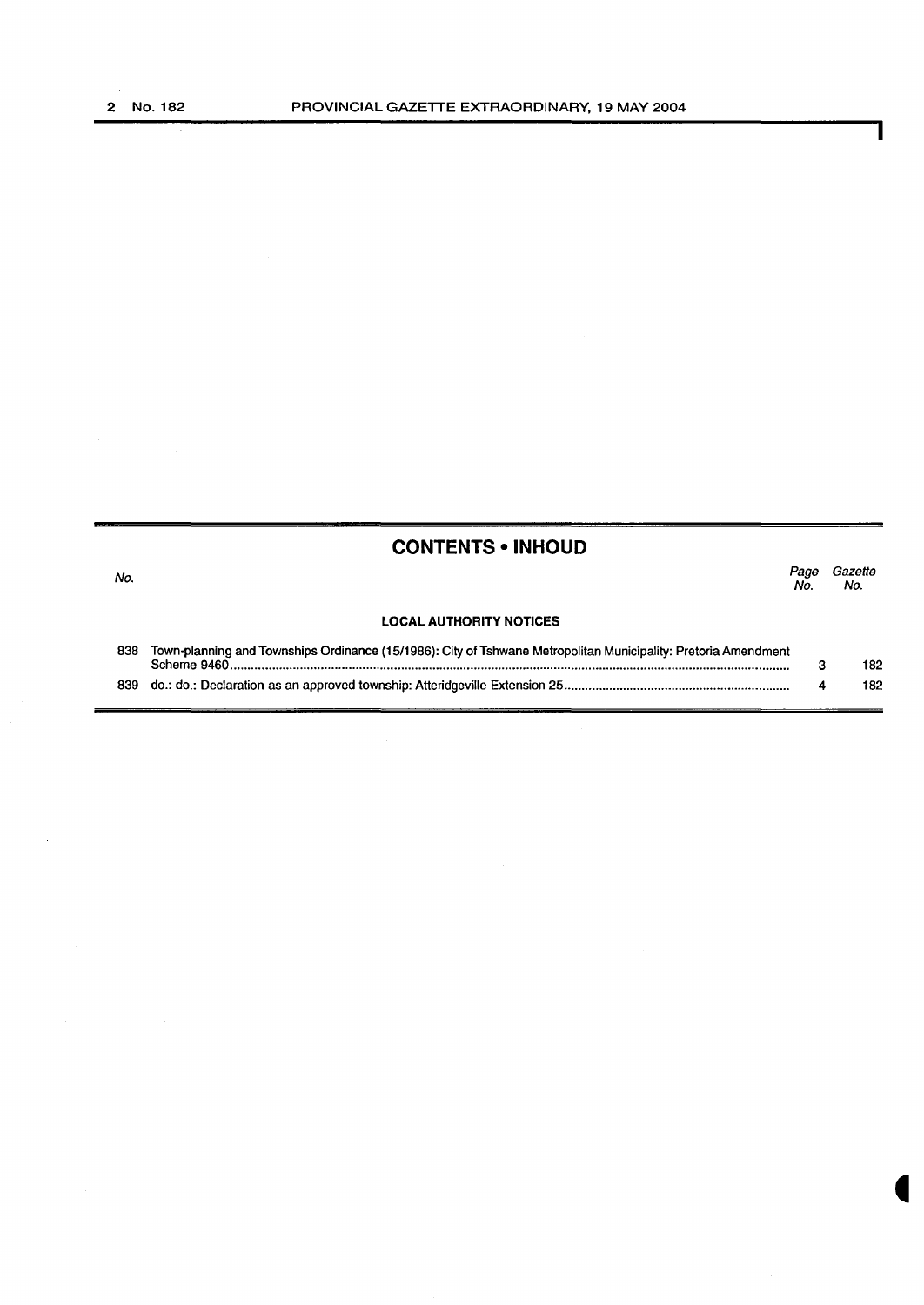# LOCAL AUTHORITY NOTICES

#### LOCAL AUTHORITY NOTICE 838

### CITY OF TSHWANE METROPOLITAN MUNICIPALITY

#### PRETORIA AMENDMENT SCHEME 9460

It is hereby notified in terms of the provisions of section 125 (1) of the Town-planning and Townships Ordinance, 1986 (Ordinance 15 of 1986), that the City of Tshwane Metropolitan Municipality has approved an amendment scheme with regard to the land in the township of Atteridgeville Extension 25, being an amendment of the Pretoria Town-planning Scheme, 1974.

Map 3 and the scheme clauses of this amendment scheme are filed with the Acting General Manager: Legal Services, and are open to inspection during normal office hours.

This amendment is known as Pretoria Amendment Scheme 9460.

(K13/2/Atteridgeville x25 (9460)) \_May2004

Acting General Manager: Legal Services (Notice No 452/2004)

# PLAASLIKE BESTUURSKENNISGEWING 838

# STAD TSHWANE METROPOLITAANSE MUNISIPALITEIT

### PRETORIA WYSIGINGSKEMA 9460

Hierby word ingevolge die bepalings van artikel 125 (1) van die Ordonnansie op Dorpsbeplanning en Dorpe, 1986 (Ordonnansie 15 van 1986), bekend gemaak dat die Stad Tshwane Metropolitaanse Munisipaliteit 'n wysigingskema met betrekking tot die grand in die dorp Atteridgevitle Uitbreiding 25, synde 'n wysiging van die Pretoria-dorpsbeplanningskema, 1974, goedgekeur het.

Kaart 3 en die skemaklousules van hierdie wysigingskema word deur die Waarnemende Hoofbestuurder: Regsdienste, in bewaring gehou en le gedurende gewone kantoorure ter insae.

Hierdie wysiging staan bekend as Pretoria-wysigingskema 9460.

(K13/2/Atteridgeville x25 (9460)) Mei 2004

Waarnemende Hoofbestuurder: Regsdienste (Kennisgewing No 452/2004)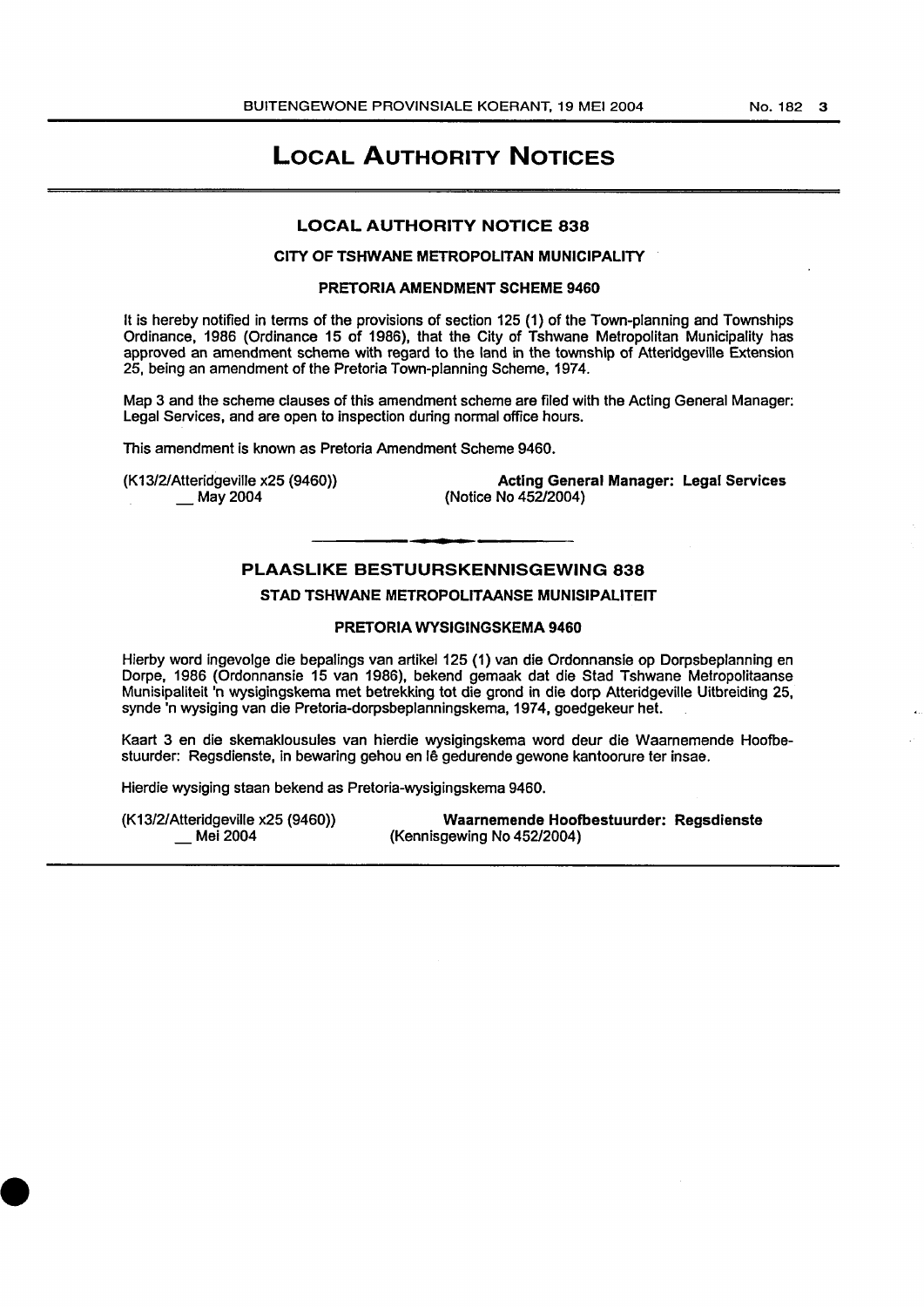# LOCAL AUTHORITY NOTICE 839

#### CITY OF TSHWANE METROPOLITAN MUNICIPALITY

#### DECLARATION OF ATTERIDGEVILLE EXTENSION 25 AS APPROVED TOWNSHIP

In terms of section 103 of the Town-planning and Townships Ordinance, 1986 (Ordinance No. 15 of 1986), the City of Tshwane Metropolitan Municipality hereby declares the Township of Atteridgeville Extension 25 to be an approved township, subject to the conditions as set out in the Schedule hereto.

(K13/2/Atteridgeville x25 (9460))

#### **SCHEDULE**

CONDITIONS UNDER WHICH THE APPLICATION MADE BY THE CITY OF TSHWANE METROPOLITAN MUNICIPALITY IN TERMS OF THE PROVISIONS OF PART C OF THE TOWN-PLANNING AND TOWNSHIPS ORDINANCE, 1986 (ORDINANCE NO 15 OF 1986), FOR PERMISSION TO ESTABLISH A TOWNSHIP ON PORTION 1 OF THE FARM ATTERIDGEVILLE 744 JR, PROVINCE OF GAUTENG, HAS BEEN GRANTED.

# 1. CONDITIONS OF ESTABLISHMENT

1.1 NAME

The name of the township shall be Atteridgeville Extension 25.

1.2 DESIGN

The township shall consist of erven, parks and streets as indicated on General Plan SG No 8782/2002.

#### 1.3 DISPOSAL OF EXISTING CONDITIONS OF TITLE

All erven shall be made subject to existing conditions and servitudes, if any, including the reservation of the rights to minerals.

# 1.4 LAND FOR MUNICIPAL PURPOSES

The following erf/erven shall be transferred to the local authority by and at the expense of the township owner:

Parks (public open space) Erf 15235  $\ddot{\cdot}$ Erf 15050. **General** 

1.5 REMOVAL OF LITTER

The township owner shall at his own expense have all Jitter within the township area removed to the satisfaction of the City of Tshwane Metropolitan Municipality, when required to do so by the City of Tshwane Metropolitan Municipality.

#### 1.6 REMOVAL AND/OR REPLACEMENT OF ESKOM POWER LINES

Should it become necessary to remove and/or replace any existing power lines of Eskom as a result of the establishment of the township, the cost thereof shall be borne by the township owner.

1.7 REMOVAL AND/OR REPLACEMENT OF TELKOM SERVICES

Should it become necessary to remove and/or replace any existing Telkom services as a result of the establishment of the township, the cost thereof shall be borne by the township owner.

#### 2. CONDITIONS OF TITLE

2.1 The erven mentioned below shall be subject to the conditions as indicated, laid down by the City of Tshwane Metropolitan Municipality in terms of the provisions of the Town-planning and Townships Ordinance, 1986 (Ordinance 15 of 1986):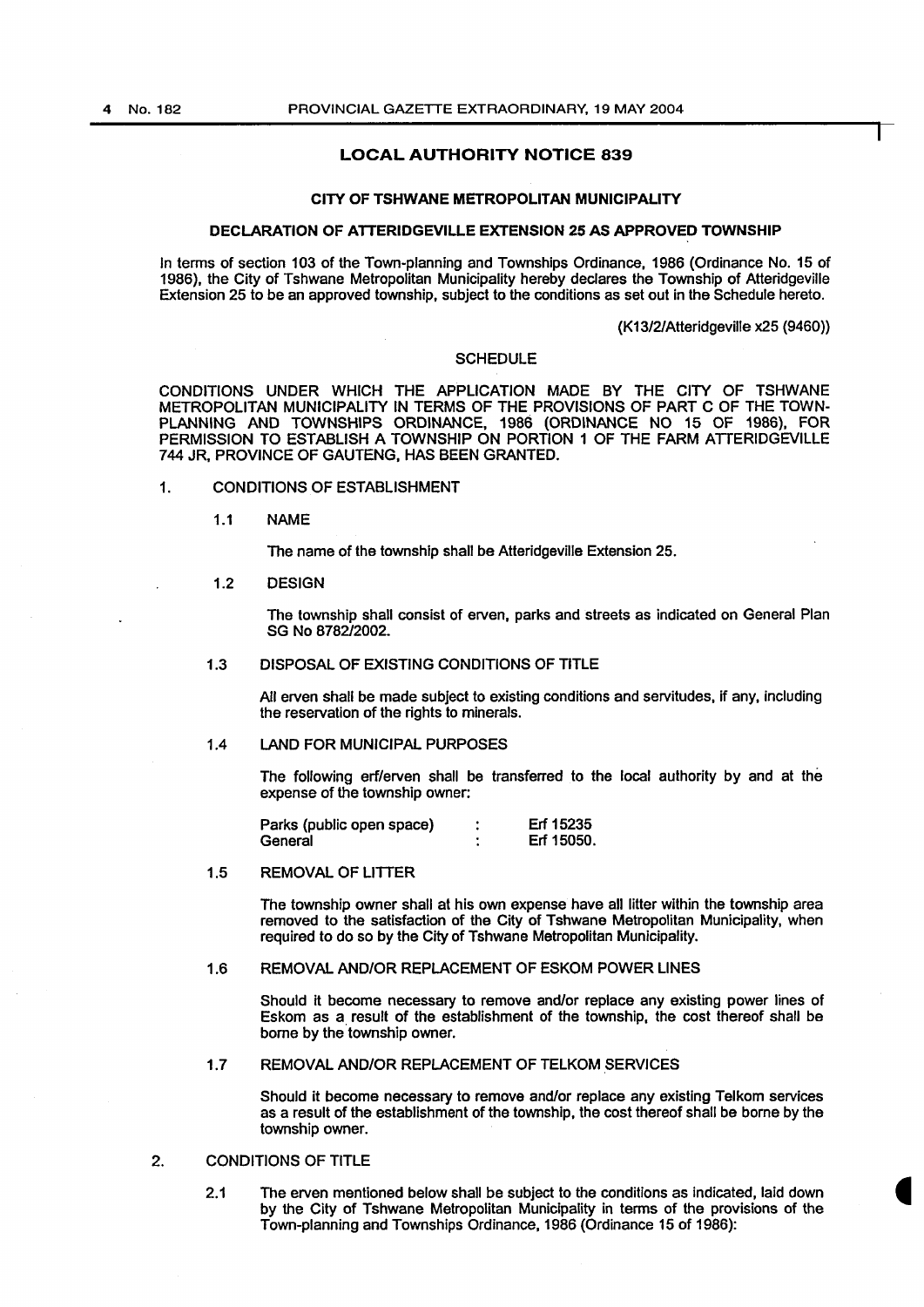- 2.1.1 ALL ERVEN WITH THE EXCEPTION OF THE ERVEN REFERRED TO IN CLAUSE<sub>2.4</sub>
- 2.1.1.1 The erf shall be subject to a servitude, 2 metre wide, for municipal services (water, sewerage, electricity and stormwater) (hereinafter referred to as "the services"), in favour of the local authority, along any two boundaries, excepting a street boundary and, in the case of a panhandle erf, an additional servitude for municipal purposes, 2 metre wide, over the entrance portion of the erf, if and when required by the local authority: Provided that the local authority may waive any such servitude.
- 2.1.1.2 No buildings or other structures may be erected within the aforesaid servitude area and no trees with large roots may be planted within the area of such servitude or within a distance of 2 metre from it.
- 2.1. 1.3 The City of Tshwane Metropolitan Municipality shall be entitled to temporarily deposit on the land adjoining the aforesaid servitude, any material it excavates during the laying, maintenance or removal of such services and other works which in its discretion it regards necessary, and furthermore the City of Tshwane Metropolitan Municipality shall be entitled to reasonable access to the said property for the aforesaid purpose, subject to the provision that the City of Tshwane Metropolitan Municipality shall make good any damage caused during the laying, maintenance or removal of such services and other works.
- 2.1.2 ERVEN 15031 ANQ 15032
- 2.1.2.1 The erf shall be subject to a servitude, 2 metres wide, for municipal services (stormwater) in favour of the City of Tshwane Metropolitan Municipality, as indicated on the general plan.
- 2.1.2.2 No buildings or other structures may be erected within the aforesaid servitude area and no trees with large roots may be planted within the area of such servitude or within a distance of 2 metre there from.
- 2.1.2.3 The City of Tshwane Metropolitan Municipality shall be entitled to temporarily deposit on the land adjoining the aforesaid servitude, any material it excavates during the laying, maintenance or removal of such services and other works which in its discretion it regards essential, and furthermore the City of Tshwane Metropolitan Municipality shall be entitled to reasonable access to the said property for the aforesaid purpose, subject to the provisions that the City of Tshwane Metropolitan Municipality shall make good any damage caused during the laying, maintenance or removal of such main sewer pipelines and other works.
- 2.1.3 ERF 15234
- 2.1.3.1 The erf shall be subject to a servitude, 2 metres wide, for municipal services (water) in favour of the City of Tshwane Metropolitan Municipality, as indicated on the general plan.
- 2.1.3.2 The erf shall be subject to a servitude, 3 metres wide, for municipal services · (electricity) in favour of the City of Tshwane Metropolitan Municipality, as indicated on the general plan.
- 2.1.3.3 No buildings or other structures may be erected within the aforesaid servitude area and no trees with large roots may be planted within the area of such servitude or within a distance of 2 metre there from.
- 2.1.3.4 The City of Tshwane Metropolitan Municipality shall be entitled to temporarily deposit on the land adjoining the aforesaid servitude, any material it excavates during the laying, maintenance or removal of such services and other works which in its discretion it regards essential, and furthermore the City of Tshwane Metropolitan Municipality shall be entitled to reasonable access to the said property for the aforesaid purpose, subject to the provisions that the City of Tshwane Metropolitan Municipality shall make good any damage caused during the laying, maintenance or removal of such main sewer pipelines and other works.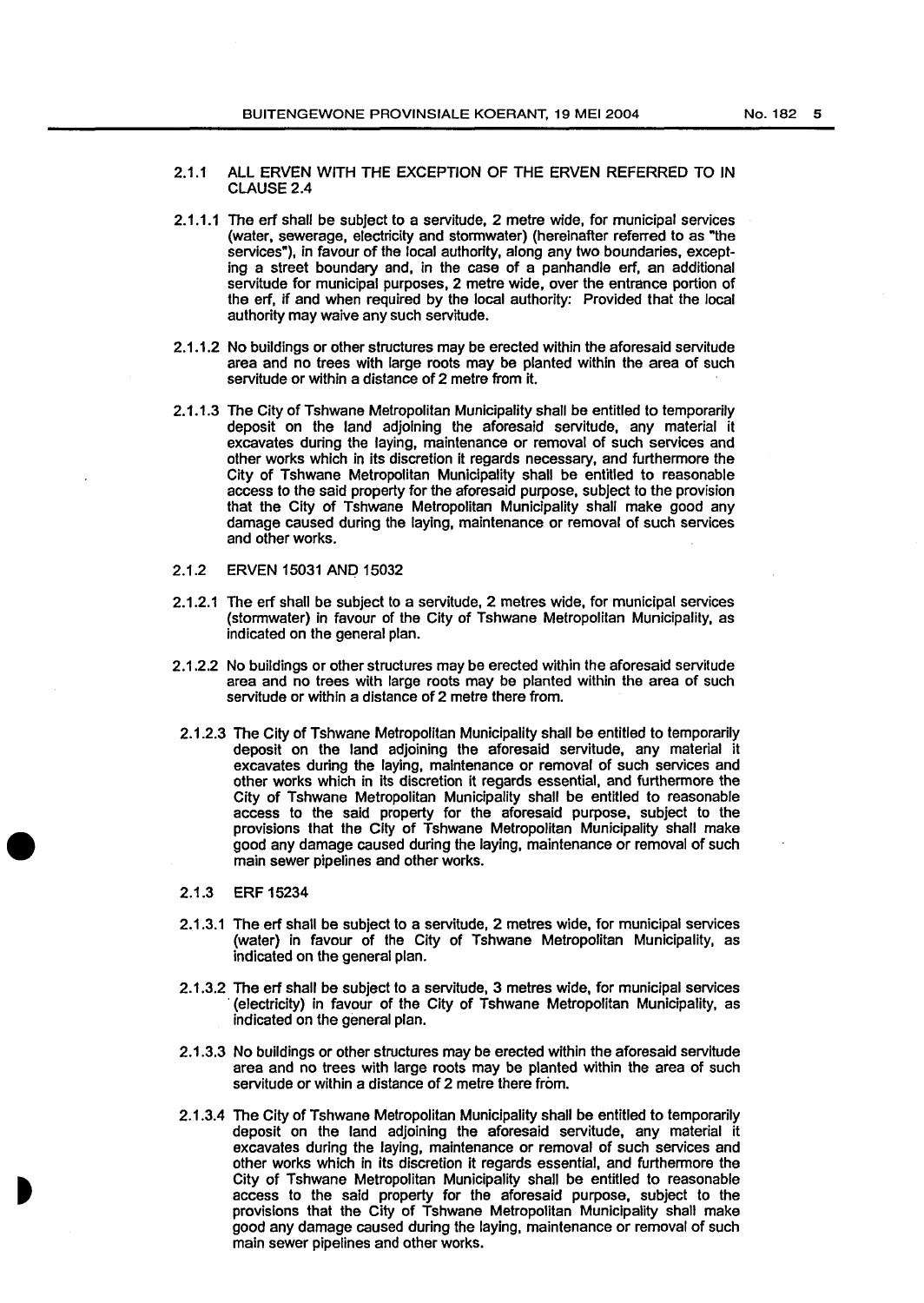# PLAASLIKE BESTUURSKENNISGEWING 839

## STAD TSHWANE METROPOLITAANSE MUNISIPALITEIT

#### VERKLARING VAN ATTERIDGEVILLE UITBREIDING 25 TOT GOEDGEKEURDE DORP

lngevolge artikel 103 van die Ordonnansie op Dorpsbeplanning en Dorpe, 1986 (Ordonnansie No 15 van 1986), verklaar die Stad Tshwane Metropolitaanse Munisipaliteit hierby die dorp Atteridgeville Uitbreiding 25 tot 'n goedgekeurde dorp, onderworpe aan die voorwaardes uiteengesit in die bygaande Bylae.

(K13/2/Atteridgeville x25 (9460))

# BYLAE

STAAT VAN VOORWAARDES WAAROP DIE AANSOEK GEDOEN DEUR DIE STAD TSHWANE METROPOLITAANSE MUNISIPALITEIT INGEVOLGE DIE BEPALINGS VAN DEEL C VAN DIE ORDONNANSIE OP DORPSBEPLANNING EN DORPE, 1986 (ORDONNANSIE NO. 15 VAN 1986), OM TOESTEMMING OM 'N DORP OP GEDEELTE 1 VAN DIE PLAAS ATTERIDGEVILLE 744 JR, GAUTENG, TE STIG, TOEGESTAAN IS.

- 1. STIGTINGSVOORWAARDES
	- 1.1 NAAM

Die. naam van die dorp is Atteridgeville Uitbreiding 25.

#### 1.2 ONTWERP

Die dorp bestaan uit erwe, parke en strate soos aangedui op Algemene Plan LG No. 878212002.

#### 1.3 BESKIKKING OOR BESTAANDE TITELVOORWAARDES

Aile erwe moet onderworpe gemaak word aan bestaande voorwaardes en serwitute, as daar is, met inbegrip van die voorbehoud van die regte op minerale.

#### 1.4 GROND VIR MUNISIPALE DOELEINDES

Die volgende erf/erwe moet deur en op koste van die dorpseienaar aan die plaaslike bestuur oorgedra word:

Erf 15235. Parke (openbare oopruimte)  $\ddot{\cdot}$ Erf 15050. Algemeen  $\ddot{\cdot}$ 

# 1.5 VERWYDERING VAN ROMMEL

Die dorpseienaar moet op eie koste aile rommel binne die dorpsgebied laat verwyder tot tevredenheid van die Stad Tshwane Metropolitaanse Munislpaliteit wanneer die Stad Tshwane Metropolitaanse Munisipaliteit dit vereis.

#### 1.6 VERSKUIWING EN/OF VERWYDERING VAN ESKOM KRAGLYNE

Indien dit as gevolg van die stigting van die dorp nodig word om enige bestaande kraglyne van Eskom te verskuif, moet die koste daarvan deur die dorpseienaar gedra word.

# 1.7 VERSKUIWING EN/OF VERWYDERING VAN TELKOM DIENSTE

Indian dit as gevolg van die stigting van die dorp nodig word om enige bestaande dienste van TELKOM te verskuif en/of te verwyder, moet die koste daarvan deur die dorpsienaar gedra word.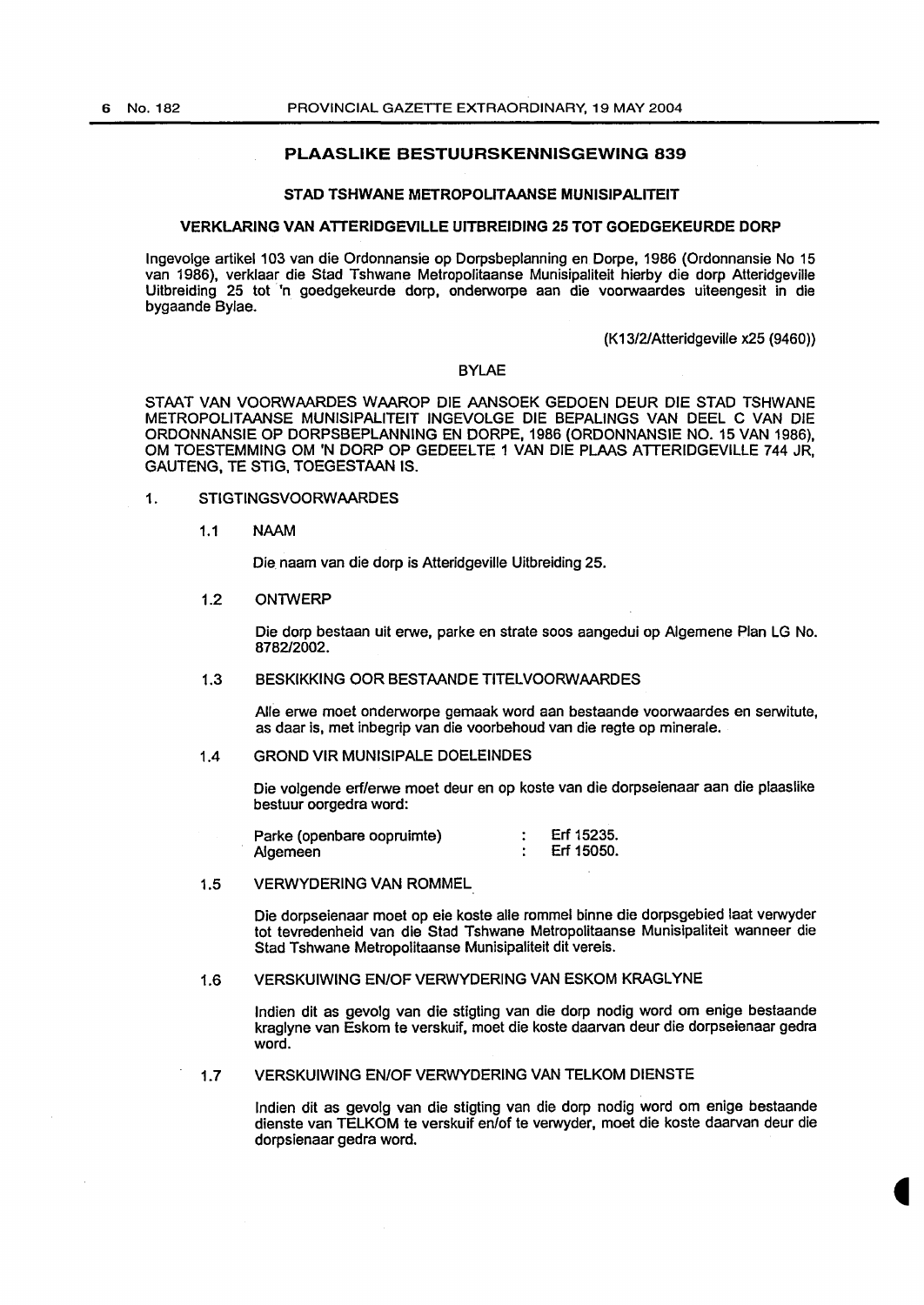## 2. TITELVOORWAARDES

- 2.1 Die erwe hieronder genoem, is onderworpe aan die voorwaardes soos aangedui, opgel~ deur die Stad Tshwane Metropolitaanse Munisipalitelt ingevolge die bepalings van die Ordonnansle op Dorpsbeplanning en Dorpe, 1986 (Ordonnansie 15 van 1986):
	- 2.1.1 ALLE ERWE MET UITSONDERING VAN DIE ERWE GENOEM IN KLOUSULE 2.4
	- 2.1.1.1 Die erf is onderworpe aan 'n serwltuut, 2 meter breed, vir munisipale dienste (water, riool, elektrisiteit, stormwater) (hlema "die dienste" genoem), ten gunste van die Stad Tshwane Metropolitaanse Munisipaliteit langs enige twee grense, uitgesonderd 'n straatgrens en, in die geval van 'n pypsteelerf, 'n addisionele serwituut vir munisipale doeleindes, 2 meter breed, oor die toegangsgedeelte van die erf, indien en wanneer die plaaslike bestuur dit verlang: Met dien verstande dat die plaaslike bestuur van en ige sodanige serwituut mag afsien.
	- 2.1.1.2 Geen geboue of ander strukture mag binne die voornoemde serwituutgebied opgerig word nie en geen grootwortelbome mag binne die gebied van sodanige serwituut of binne 'n afstand van 2 meter daarvan geplant word nie.
	- 2.1.1.3 Die Stad Tshwane Metropolitaanse Munisipaliteit is daarop geregtig om enige materiaal wat deur hom uitgegrawe word tydens die aanleg, onderhoud of verwydering van sodanige dienste en ander werke wat hy na goeddunke noodsaaklik ag, tydelik te plaas op grond wat aan die voomoemde serwituut grens, en voorts is die Stad Tshwane Metropolitaanse Munisipaliteit geregtig op redelike toegang tot genoemde grond vir die voomoemde doel, onderworpe daaraan dat die Stad Tshwane Metropolitaanse Munisipaliteit enige skade vergoed wat gedurende die aanleg, onderhoud of verwydering van sodanige dienste en ander werke veroorsaak word.
	- 2.1.2 ERWE 15031 EN 15032
	- 2.1.2.1 Die erf is onderworpe aan 'n serwituut, 2 meter breed, vir munisipale dienste (stormwater) ten gunste van die Stad Tshwane Metropolitaanse Munisipaliteit, soos op die algemene plan aangedui.
	- 2.1.2.2 Geen geboue of ander strukture mag binne die voornoemde serwituutgebied opgerig word nie en geen grootwortelbome mag binne die gebied van sodanige serwituut of binne 'n afstand van 2m daarvan geplant word nie.
	- 2.1.2.3 Die Stad Tshwane Metropolitaanse Munisipaliteit is daarop geregtig om enige materiaal wat deur hom uitgegrawe word tydens die aanleg, onderhoud of verwydering van munisipale dienste en ander werke wat hy na goeddunke noodsaaklik ag, tydelik te plaas op grond wat aan die voornoemde serwituut grens, en voorts is die Stad Tshwane Metropolitaanse Munisipaliteit geregtig op redelike toegang tot genoemde grond vir die voomoemde doel, onderworpe daaraan dat die Stad Tshwane Metropolitaanse Munisipaliteit enige skade vergoed wat gedurende die aanleg, onderhoud of verwydering van sodanige munisipale dienste en ander werke veroorsaak word.
	- 2.1.3 ERF 15234
	- 2.1.3.1 Die erf is onderworpe aan 'n serwituut, 2 meter breed, vir munisipale dienste (water) ten gunste van die Stad Tshwane Metropolitaanse Munisipaliteit, soos op die algemene plan aangedui.
	- 2.1.3.2 Die erf is onderworpe aan 'n serwituut, 3 meter breed, vir munisipale dienste (elektrisiteit) ten gunste van die Stad Tshwane Metropolitaanse Munisipaliteit, soos op die algemene plan aangedui.